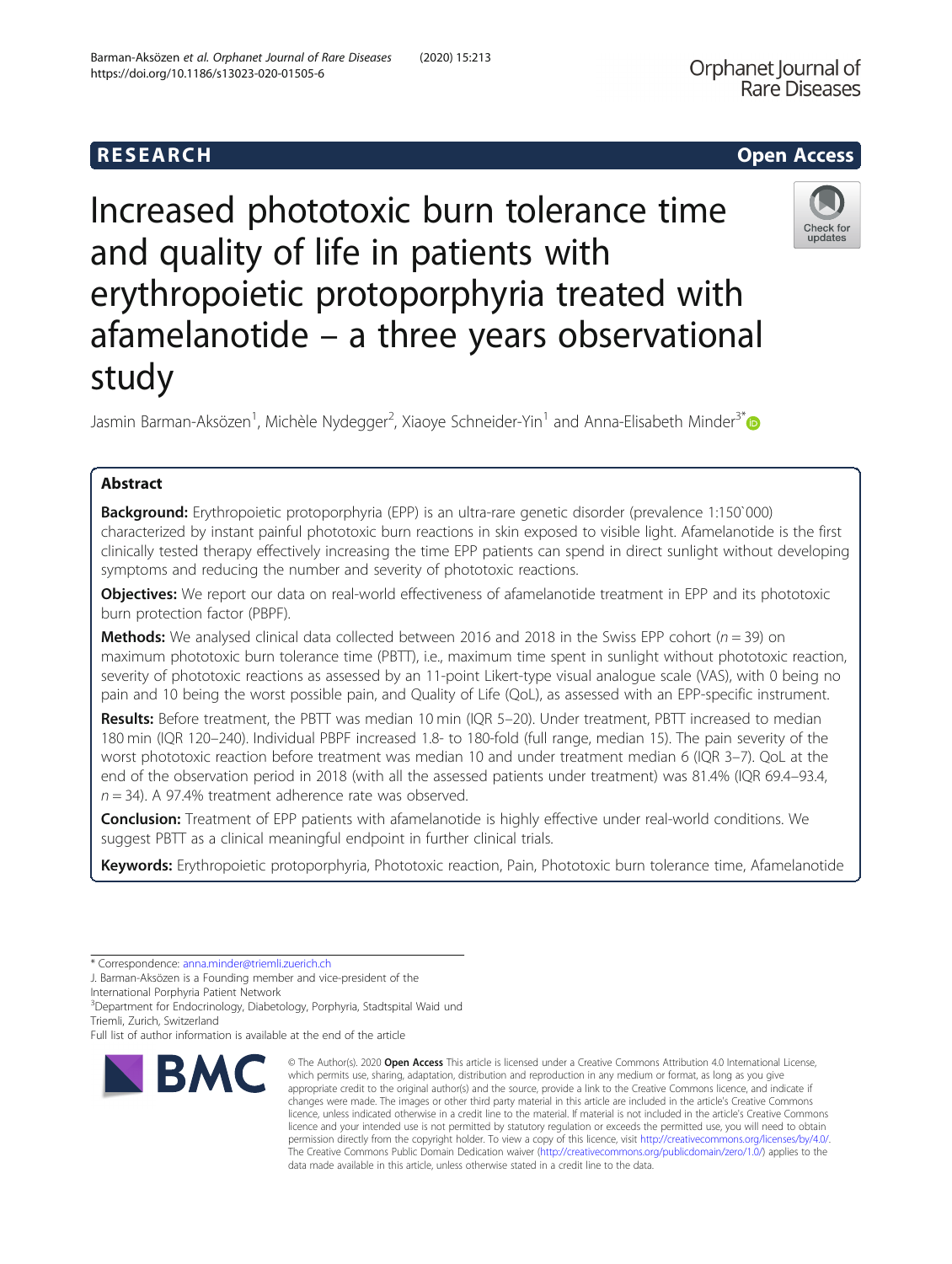#### Introduction

Erythropoietic protoporphyria (EPP) is an ultra-rare inborn error of metabolism (prevalence 1:150′000) characterized by an excess production and the accumulation of the phototoxic heme precursor protoporphyrin IX (PPIX) during erythropoiesis [[1](#page-6-0)–[3\]](#page-6-0). From early childhood on, EPP patients suffer from phototoxic reactions, i.e., burn-like injuries involving the endothelial layer and basement membranes of the subpapillary capillaries in the dermis of the skin and all light exposed tissues [\[4](#page-6-0), [5](#page-6-0)]. These phototoxic reactions start within minutes of light exposure and are associated with severe pain, which can last for several days and does not respond to analgesics [[6](#page-6-0)–[10\]](#page-6-0). Often, there are no visible skin alterations [\[11](#page-6-0)]. There is a considerable disease heterogeneity within EPP, probably dependent on biological and environmental factors  $[8, 9]$  $[8, 9]$  $[8, 9]$  $[8, 9]$ . In order to avoid the incapacitating symptoms, EPP patients are forced to restrict their exposure to visible light to a minimum. Despite their conditioned light avoidance behaviour, the patients develop painful burns in everyday situations, when they are unable to avoid sunlight, for instance, when waiting at the bus stop, and even when crossing a street. Also, light passing through windows affects patients with EPP. Moreover, a significant proportion of EPP patients do not tolerate artificial light  $[8, 12]$  $[8, 12]$  $[8, 12]$  $[8, 12]$ . These constraints have a negative impact on all daily activities leading to impaired career and life choices, social isolation, anxiety, depression and overall decreased Quality of Life (QoL) [[6,](#page-6-0) [10](#page-6-0), [12](#page-6-0)–[15\]](#page-6-0). Because PPIX absorbs energy from the visible light range, ultraviolet radiation filters like sunscreens do not provide any protection. Until recently, no effective therapy to either prevent or treat phototoxic reactions in EPP existed [\[16](#page-6-0), [17](#page-6-0)].

Afamelanotide (Scenesse®, Clinuvel Pharmaceuticals Ltd.) is the first clinically tested therapy that significantly increases the time patients can spend outdoors in sunlight without developing painful phototoxic reactions and it effectively reduces the frequency and severity of these phototoxic reactions [[17,](#page-6-0) [18](#page-6-0)]. Afamelanotide is an analogue of the endogenous alpha-melanocyte stimulating hormone. It moderately increases eumelanin synthesis and has strong anti-inflammatory and anti-oxidative properties [\[19](#page-6-0)–[21\]](#page-6-0).

Since 2006, afamelanotide has been tested in two phase II and three phase III randomized, controlled clinical trials (RCTs), collectively including 347 EPP patients, all showing significant results in their respective endpoints [[17,](#page-6-0) [22](#page-6-0)]. The endpoints in the clinical trials included time to onset of symptoms during photoprovocation tests, time spent in direct sunlight as assessed in diaries, number and severity ("pain") of phototoxic reactions as assessed by an 11-point Likert-type visual analogue scale (VAS), and Quality of Life (QoL) with a disease specific, partly validated instrument, the "EPP-QoL". In the pivotal clinical trial CUV039, the primary endpoint was defined as the time in direct sunlight on days without phototoxic reactions ("pain"). However, details on variable environmental factors, like the overall time spent outdoors on a given day, or the weather conditions, were not included. Nonetheless, per person, a significant difference of 28.6 h (median) additional pain free sunlight exposure time compared to the placebotreated control group was demonstrated in the 180-day study period [\[17](#page-6-0)]. From patient reports [\[23](#page-6-0), [24\]](#page-7-0) and according to our clinical experience, however, these results may underestimate the real-life benefit of the treatment.

In this article, we are reporting our real-world experiences from the Swiss EPP cohort from 2016 to 2018 ( $n =$ 39). We are providing long-term data on the effectiveness of afamelanotide by using a new endpoint "phototoxic burn tolerance time" (PBTT), i.e., the reported maximum time the patients are able to expose themselves to sunlight without experiencing a phototoxic reaction, as well as data on the severity of a phototoxic episode (i.e., maximum VAS), QoL, and treatment adherence.

#### Patients and methods

#### **Patients**

Between 2016 and 2018, 39 adult EPP patients with residency in Switzerland received treatment with afamelanotide at our centre. Written informed consent was obtained from all patients after receiving written study information on the use of their clinical data. The study was approved by the ethic review board.

#### Data source

We analysed the data available from our clinical outpatient visits retrospectively. Our clinical notes included a baseline documentation on medical history (including data back until 1993), the disease specific EPP-QoL questionnaire, and a clinical course form; the latter were both completed during every appointment.

#### Frequency and duration of the treatment with afamelanotide

Afamelanotide is administered subcutaneously as a 16 mg slow release implant formulation with a therapeutic effect of approximately 60 days [[21](#page-6-0), [25](#page-7-0)]. Of the 39 EPP patients in this study, six started their treatment during the observation period and 33 were already treated with afamelanotide before 2016, i.e., during the clinical trials, compassionate use programs and a special access scheme for therapy reimbursement in Switzerland. The median duration of treatment before 2016 was 3.5 years (IQR 2.8–8.5 years). Some of these patients had been continuously on treatment since the first phase II clinical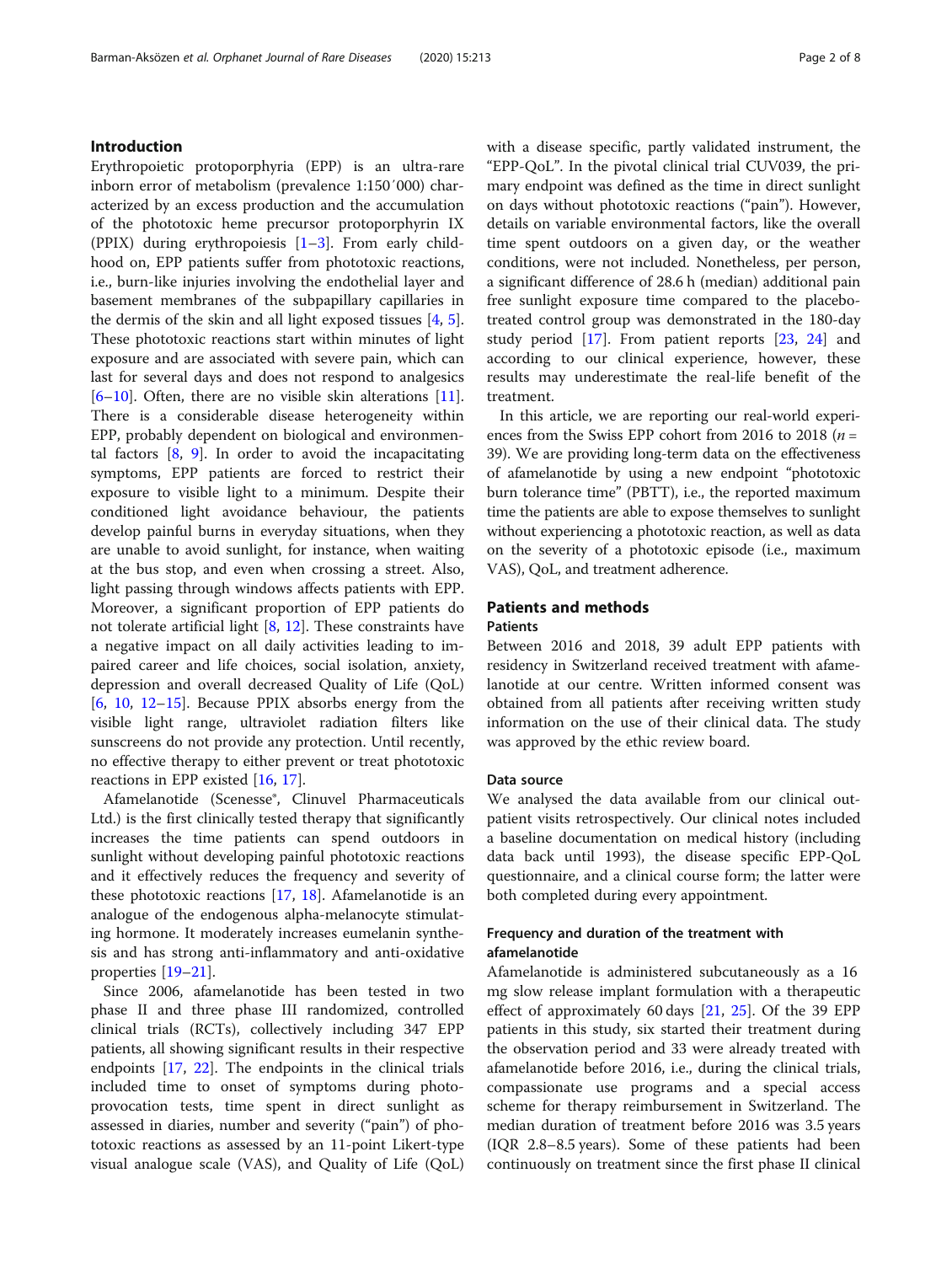trial in 2006, and received up to six doses per year. Twenty patients (51%) had treatment interruptions of various durations due to the denial of reimbursement during 2016 and 2017 (treatment interruption median 413 days, IQR 287–642).

For the present analysis the frequency of dosage with the exact dates of the implant and treatment intervals (as calculated in days after last implant) were obtained from the clinical notes. The number of annual doses was dependent on the medical need (e.g., symptoms during winter caused by artificial light, necessity to travel to sunny areas in winter, variability of individual patients' tolerance to light) and, in certain cases, restricted by health insurance companies reimbursing a lower number of doses than medically indicated.

#### Treatment adherence rate

Based on the number of patients requesting a treatment continuation with afamelanotide between 2016 and 2018, we calculated the treatment adherence rate. Compelling reasons for a withdrawal, such as an intended pregnancy, relocation to another country, as well as cessation of reimbursement by the health insurer or other financial restrictions, were excluded for the calculation of the treatment adherence rate.

#### Assessment of sunlight tolerance and severity of phototoxic reactions

We documented the maximum time a patient reported to be able to spend in sunlight until a phototoxic reaction develops before treatment. In addition, we asked about the maximum symptom severity the patient had ever experienced using an 11-point Likert-type visual analogue scale (VAS), with VAS 0 being no pain and VAS 10 being the worst imaginable pain. The VAS were rounded to integral numbers.

Under treatment, we documented the maximum time the patient spent in sunlight on a sunny day, the number of phototoxic reactions, as well as the severity and duration of the worst phototoxic reaction during the preceding 2 months. As afamelanotide has a therapeutic effect for approximately 60 days, in order to determine the maximum VAS under treatment and not to miss any data due to varying treatment appointments, we used the maximum VAS occurring within 80 days after the last implant of afamelanotide.

#### Phototoxic burn tolerance time and phototoxic burn protection factor

Phototoxic burn tolerance time (PBTT) was defined as the maximum time the patient spent in sunlight without suffering from a phototoxic reaction. From these data, for each patient a phototoxic burn protection factor

(PBPF) was calculated by dividing the PBTT under treatment by the PBTT before treatment.

#### Quality of life

The assessment of QoL was based on the disease specific EPP-QoL questionnaire (12-item version) [[26\]](#page-7-0). In total, 266 EPP-QoL questionnaires from 35 patients were collected in the observational period. The results of the questionnaires were expressed as percentage of maximum, with 100% being the best and 0% the worst possible QoL.

#### Statistical analysis

Statistical analysis was performed using median values and interquartile range (IQR)/full range, Wilcoxon paired t-test for pairwise comparison and the Kruskal-Wallis test with the Tukey-Kramer extension for the comparison of more than two groups. For correlations, we used a Kendall's tau test. A two-sided  $p$ -value < 0.5 was considered statistically significant.

#### Results

#### Quality and validity of the study data

As this study relies on retrospectively collected information, we first determined whether the data results in meaningful observations (for full information see supplement [1\)](#page-6-0). Based on these analyses, we concluded that the data source used for the presented study provides reliable results.

#### Effect on phototoxic burn tolerance (PBTT) under treatment with afamelanotide

In our cohort, EPP patients without treatment reported a median of 10 min as the maximum time they can spend in sunlight in the absence of a phototoxic reaction, i.e., PBTT (IQR 5–20 min, range 2–120 min,  $n = 39$ ). Under treatment with afamelanotide, the PBTT significantly increased to a median of 180 min (IQR 120–240 min, range 15–420 min,  $n = 37$  (2 patients with missing data);  $p < 0.0001$  $p < 0.0001$ ) (see Fig. 1).

As shown in Fig. [1](#page-3-0), as there is an overlap of PBTT before and during treatment with afamelanotide, we excluded that only a subgroup of patients increased their PBTT. In our cohort, all patients under treatment increased their individual PBTT and afamelanotide provided a median PBPF of 15 (IQR 6–36, range 1.8–180,  $n = 37$ ;  $p < 0.0001$ ). The extent of the increased PBTT under treatment was independent of the reported PBTT before treatment (Kendall's tau = 0.105,  $n = 37$ ;  $p = 0.41$ ).

#### PBTT in relation to the time span since the preceding afamelanotide dose

We investigated whether the time span since the preceding implant influenced the PBTT in our cohort. Indeed, PBTT inversely and significantly correlated to the time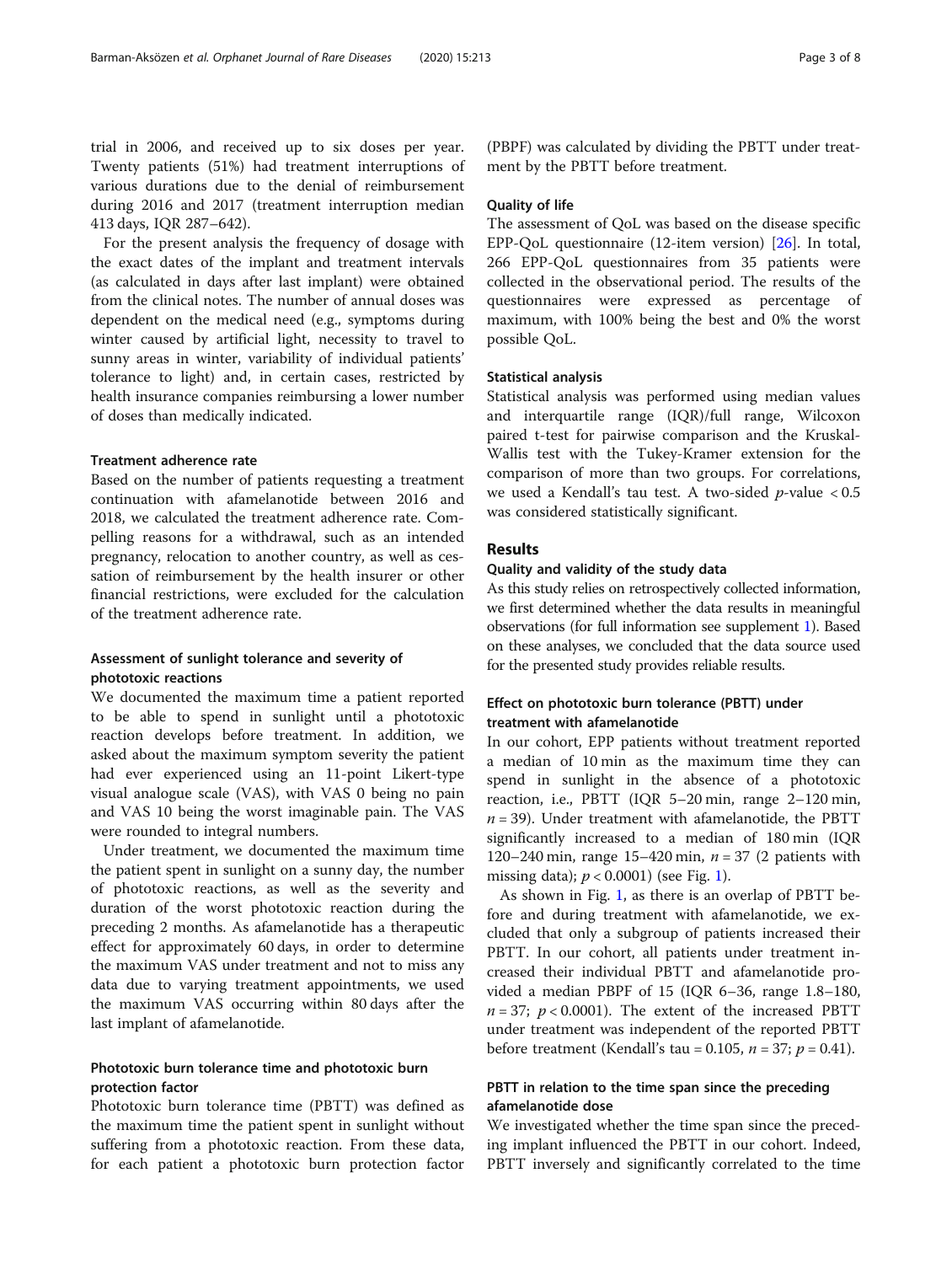<span id="page-3-0"></span>

span of the last dose of afamelanotide (Kendall's tau = − 0.382,  $n = 82$ ;  $p < 0.0001$ ). As evident in Fig. 2, PBTT nearly exponentially decreased, if the time interval between the doses exceeded the recommended 60 days.

#### Decrease of the severity of phototoxic reactions despite longer sun exposure time

Without an effective therapy, we would expect that the observed increased sunlight exposure under treatment would aggravate the number and severity of phototoxic reactions. Before treatment, the maximum reported pain intensity was a median 10 (IQR 10–10, range 8–10,  $n =$ 

36, 3 patients with missing baseline data) and 29 (80.6%) of our patients had at least once in their lifetime suffered from a pain severity of 10 (see Figs. [3](#page-4-0) and [4\)](#page-4-0). Under treatment, the median maximal individual pain severity was significantly lower (median 6, IQR 3–7, range 0–9,  $n = 31$  (8 patients with missing data);  $p < 0.0001$ ) and each patient had a lower pain score than reported before. This effect was even more pronounced when only analysing the worst episode in the year 2018 when all patients, including those with treatment interruptions in 2016/2017, were treated (median pain severity 4, IQR 2– 6, range 0–8,  $n = 29$ ;  $p < 0.0001$ ) (see Fig. [4](#page-4-0)).

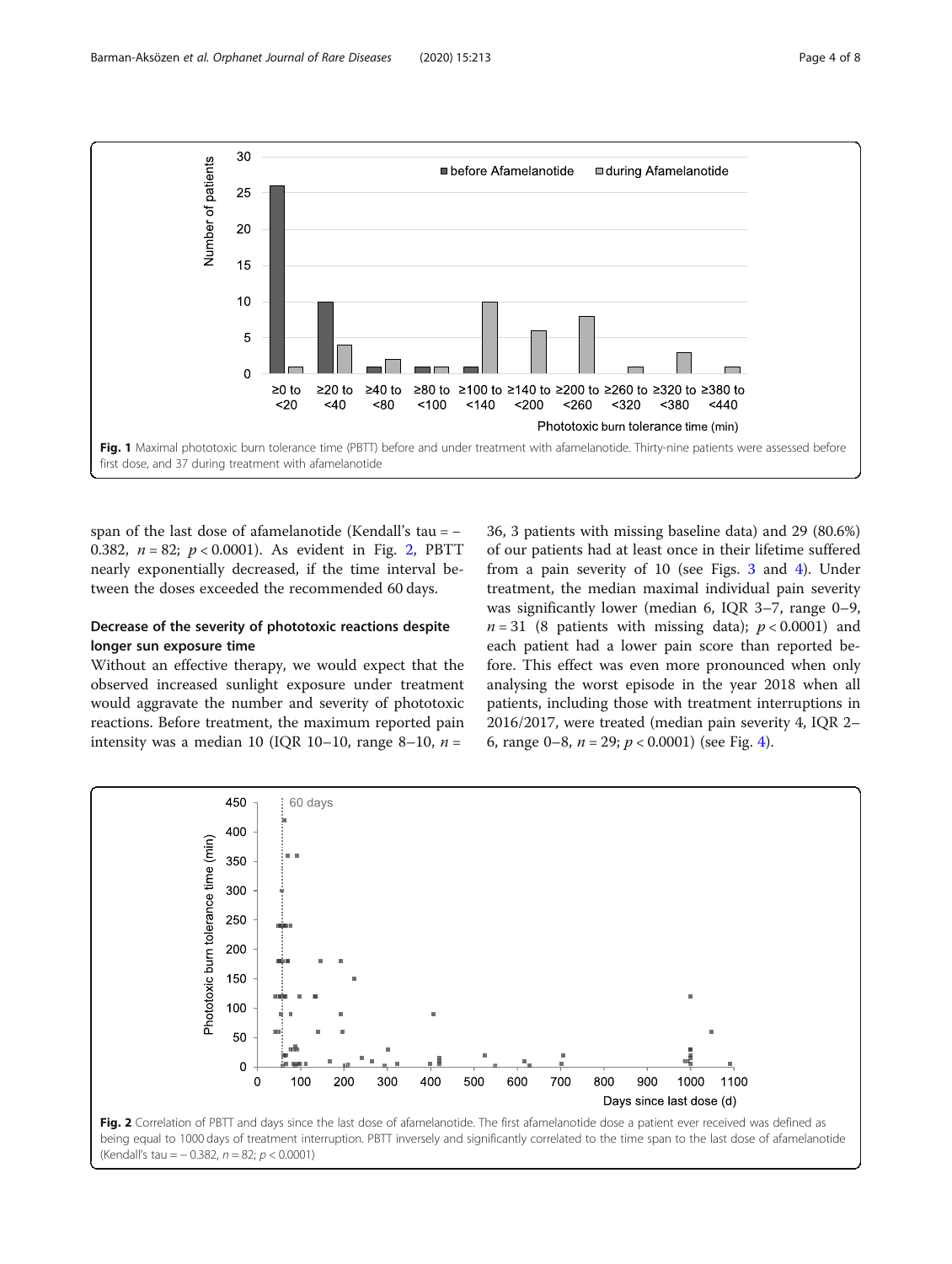<span id="page-4-0"></span>



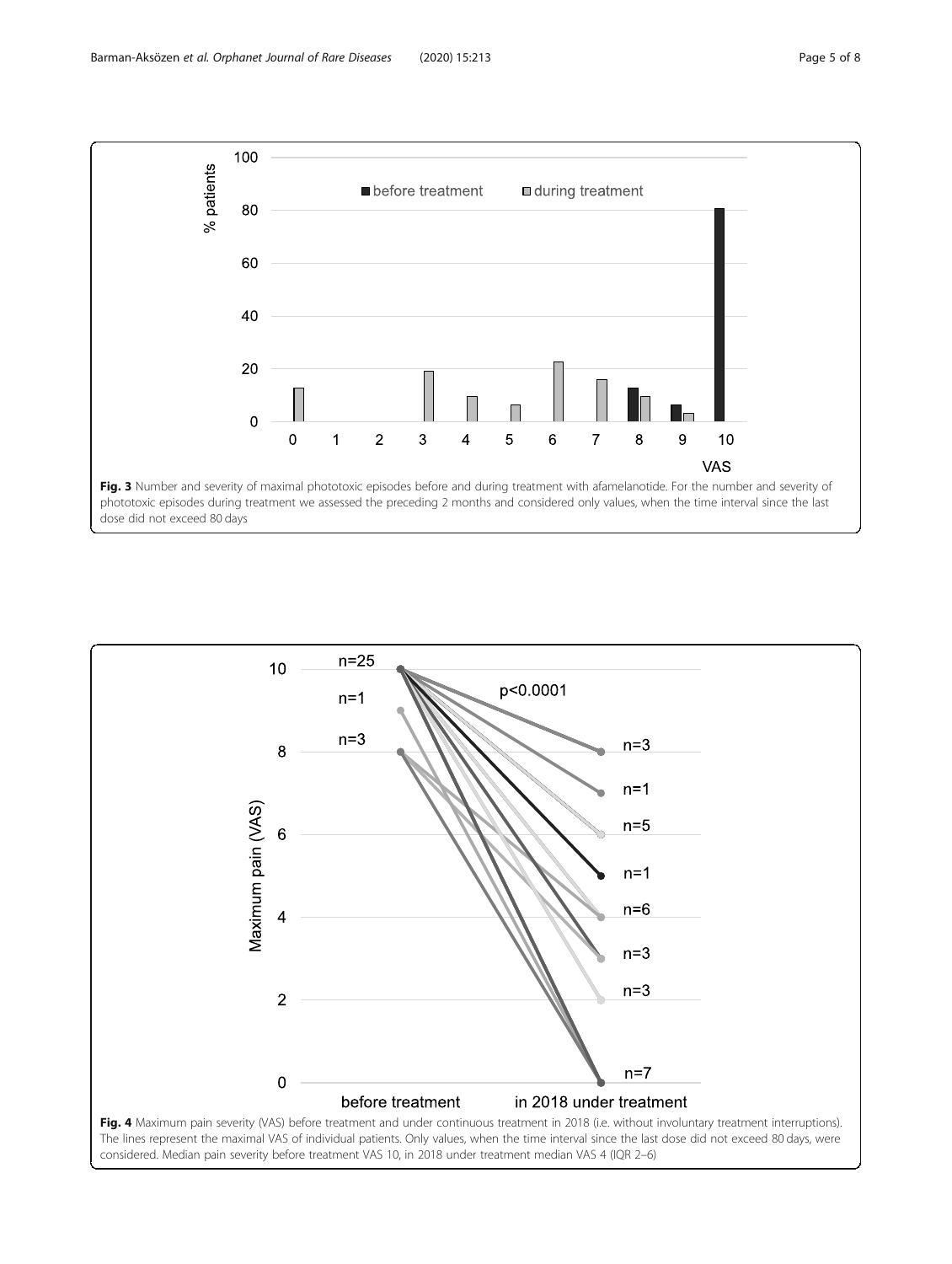During the observation period, six patients started the treatment with afamelanotide. At baseline, i.e. the QoL before the first treatment, they showed a median QoL of 49.1% (IQR 16.4–65.5). When assessing all patients under treatment at the end of the observation period in 2018, the QoL was 81.4% (IQR 69.4–93.4,  $n = 34$ ). The QoL in continuously treated patients remained unchanged throughout the observation period (median QoL 66.7– 83.3%,  $p = 0.24$ ). The first QoL in patients after an interrupted treatment was significantly lower compared to that of patients who were treatment-naïve (median 16.7% vs. 49.1%,  $p = 0.0473$ ,  $n = 26$ ), but under treatment again reached levels also found in individuals with continuous treatment (median 84.8%, IQR 66.9–94%).

#### High adherence rate to the afamelanotide treatment

During the observational period from 2016 to 2018 two out of 39 patients stopped the treatment. One patient because of an intended pregnancy, which is a compelling reason for a treatment interruption, and one because of an adverse event not related to afamelanotide, resulting in a 97.4% adherence rate to afamelanotide for noncompelling reasons. According to their medical needs and varying reimbursement decisions in 2018 the patients in the Swiss cohort received between 1 and 6 doses per year (median 4, IQR 4–5).

#### **Discussion**

Measuring treatment effects in EPP is confounded by variables such as seasonal and meteorological conditions, as well as indoor activities, especially the work situation, which limit a regular sunlight exposure. As the endpoints used in the RCTs were based on daily recordings of sunlight exposure times, these recordings may therefore only inadequately capture the disease-specific limitations of light exposure in EPP. We considered the maximum sunlight exposure without a phototoxic burn (i.e., PBTT) as a measure of sunlight tolerance less confounded by the above mentioned influences. PBTT is easily assessed in real-life situations and seems to reflect the reported real-world experience of patients [[23,](#page-6-0) [24](#page-7-0)] more adequately than any previously applied measurement method. In our cohort, the patients under treatment were able to expose themselves to sunlight significantly longer without developing phototoxic burn reactions than without treatment. Moreover, this newly introduced endpoint enables the calculation of a phototoxic burn protection factor (PBPF), which can be applied to any type of treatment. In our cohort, afamelanotide provided a median PBPF of 15. Further and as evident from Fig. [2](#page-3-0), PBTT rapidly decreased if the time interval between the doses exceeded the duration of the therapeutic effect of one implant, which, again, illustrates the protective effect of afamelanotide.

Afamelanotide is not a causative treatment and phototoxic reactions after prolonged exposure to visible light are still possible. However, in our cohort, the pain intensity under treatment decreased despite all treated patients considerably increasing their time in sunlight. The combined improvement of PBTT and pain severity likely explain the consistently positive effects on QoL during afamelanotide we have also documented in our patients. It is especially noteworthy that the baseline QoL in patients with an interrupted treatment was significantly lower compared to that of patients who were treatment-naïve, but under treatment again reached levels also found in individuals with continuous treatment. This indicates that patients with a lifelong disease initially overestimate their QoL, as they have never fully experienced the meaning of a healthy, normal life before [[27\]](#page-7-0). Therefore, any analysis of QoL data in patients with a chronic condition with early childhood onset should appreciate this phenomenon.

All these results and the rapid decrease of PBTT with a treatment interval exceeding 60 days as well as the significantly lower QoL after a treatment interruption not only underline the effectiveness of afamelanotide in EPP but also highlight the need for an individualized dosage regimen according to the medical needs in this patient population with considerable disease heterogeneity.

We further found a treatment adherence rate of 97.4% in our cohort, which is in line with the treatment adherence rate of 98% determined in the post-authorization safety and effectiveness study conducted in the Dutch EPP patient cohort ( $n = 117$ ) and an eight-year observational study on 115 EPP patients with access to the afamelanotide treatment through compassionate use and special access schemes in Italy and Switzerland [[26,](#page-7-0) [28](#page-7-0)]. This treatment adherence rate exceeds the average adherence to long-term therapies, typically ranging between 43 and 78% [\[29](#page-7-0), [30](#page-7-0)] and a higher adherence rate could be indicative of a positive treatment experience and less adverse events [[29](#page-7-0), [31](#page-7-0)]. So far, no serious adverse events or safety issues related to the use of afamelanotide were identified [\[26](#page-7-0), [32](#page-7-0), [33](#page-7-0)].

The limitations of our study lie in the retrospective and observational nature of the study design and the limited number of participants. However, such a design is considered suitable in ultra-rare conditions such as EPP and is often used in post-admission surveillance for noxious side effects [[28](#page-7-0), [34](#page-7-0)].

#### Conclusion

In conclusion, our real-life data suggest that, so far, the effectiveness of afamelanotide may have been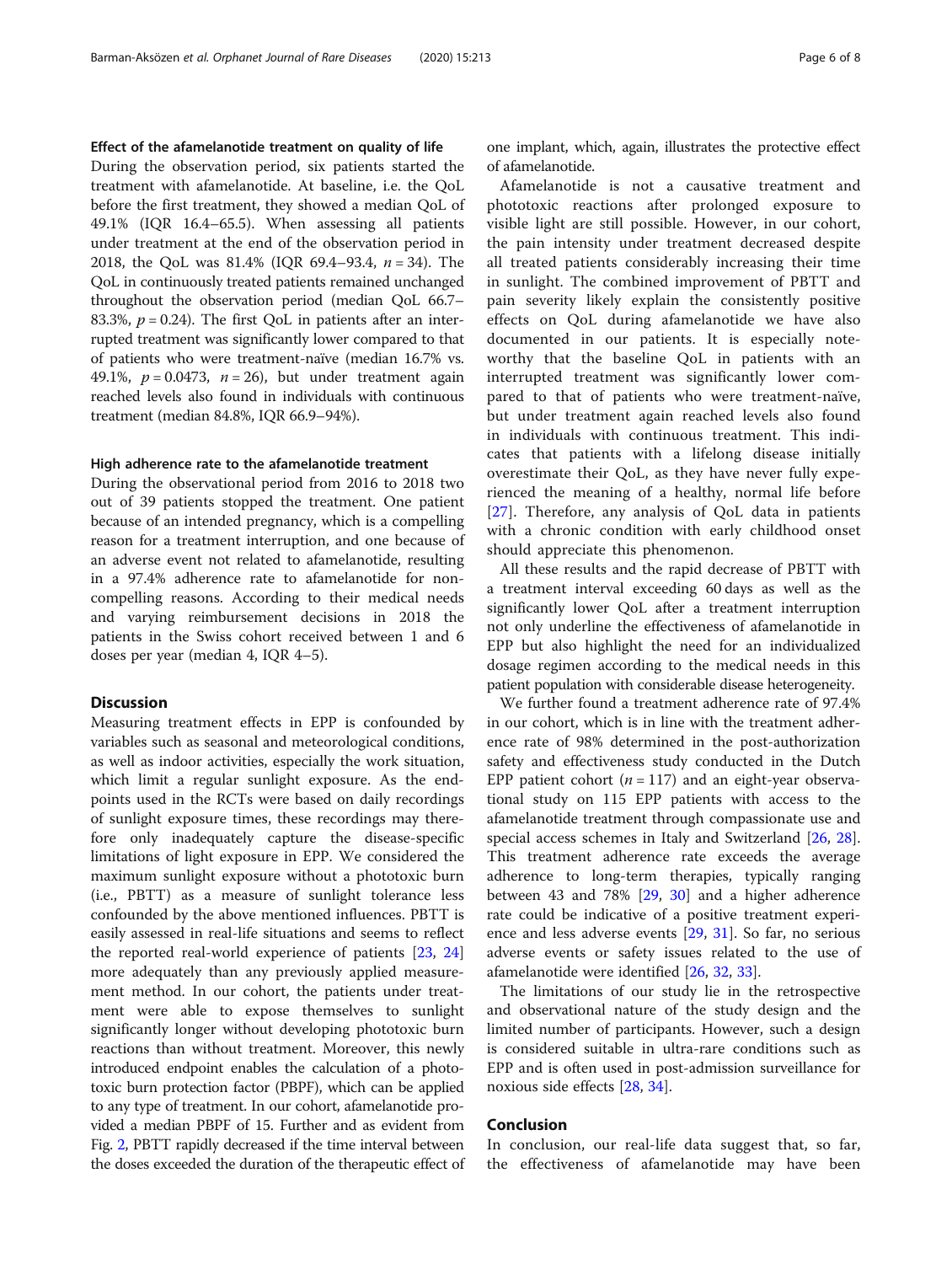<span id="page-6-0"></span>underestimated and may go beyond the reported benefit in the RCTs. In this regard, we suggest PBTT and PBPF as a reasonable, clinically meaningful and easily applicable parameter to evaluate the real-world effectiveness of any treatment in EPP. Therefore, together with pain severity, PBTT could also be used as an endpoint in future RCTs.

#### Supplementary information

Supplementary information accompanies this paper at [https://doi.org/10.](https://doi.org/10.1186/s13023-020-01505-6) [1186/s13023-020-01505-6](https://doi.org/10.1186/s13023-020-01505-6).

Additional file 1. Appendix S1: Quality of study data

#### Abbreviations

Alpha-MSH: Alpha-melanocyte stimulating hormone; EPP: Erythropoietic protoporphyria; IQR: Interquartile range; PBTT: Phototoxic burn tolerance time; PBPF: Phototoxic burn protection factor; QoL: Quality of Life; VAS: Visual analogue scale

#### Acknowledgments

We thank all patients willing to share their data with us. Also, we thank Prof. Christoph Minder for his support with the statistical analysis, as well as Prof. Dr. med. Elisabeth Minder, Prof. Dr. med. Henryk Zulewski, Dr. Rocco Falchetto, and the IPPN (International Porphyria Patient Network) for many helpful discussions during the preparation of the manuscript.

#### Authors' contributions

JBA, XSY and AEM planned and performed data analysis and drafted the manuscript. AEM and MN collected the data. All authors read and approved the manuscript.

#### Funding

This study has been supported by the unrestricted research grant of the foundation of scientific research at the city hospitals Triemli and Waid.

#### Availability of data and materials

The dataset(s) supporting the conclusions of this article are available upon request from the corresponding author.

#### Ethics approval and consent to participate

The analysis is approved by the Cantonal Ethics Committee in Zurich, Switzerland, project number: BASEC 2018–00758, project title: Biobank Porphyrie, and written informed consent was obtained from the participating patients.

#### Consent for publication

Not applicable.

#### Competing interests

The authors declare that they have no competing interests.

#### Author details

<sup>1</sup>Institute of Laboratory Medicine, Stadtspital Waid und Triemli, Zurich, Switzerland. <sup>2</sup>Institute of Anesthesia and Intensive Medicine, Stadtspital Waid und Triemli, Zurich, Switzerland. <sup>3</sup>Department for Endocrinology, Diabetology, Porphyria, Stadtspital Waid und Triemli, Zurich, Switzerland.

#### Received: 5 May 2020 Accepted: 9 August 2020 Published online: 18 August 2020

#### References

- 1. Magnus IA, Jarret A, Prankerd TA, Rimington C. Erythropoietic protoporphyria. A new porphyria syndrome with solar urticaria due to protoporphyrinaemia. Lancet. 1961;2(7200):448–51.
- 2. Whatley SD, Ducamp S, Gouya L, Grandchamp B, Beaumont C, Badminton MN, Elder GH, Holme SA, Anstey AV, Parker M, et al. C-terminal deletions in

the ALAS2 gene lead to gain of function and cause X-linked dominant protoporphyria without anemia or iron overload. Am J Hum Genet. 2008; 83(3):408–14.

- 3. Yien YY, Ducamp S, van der Vorm LN, Kardon JR, Manceau H, Kannengiesser C, Bergonia HA, Kafina MD, Karim Z, Gouya L, et al. Mutation in human CLPX elevates levels of delta-aminolevulinate synthase and protoporphyrin IX to promote erythropoietic protoporphyria. Proc Natl Acad Sci U S A. 2017;114(38):E8045–52.
- 4. Schnait FG, Wolff K, Konrad K. Erythropoietic protoprophyria- submicroscopic events during the acute photosensitivity flare. Br J Dermatol. 1975;92(5):545–57.
- 5. Timonen K, Kariniemi AL, Niemi KM, Teppo AM, Tenhunen R, Kauppinen R. Vascular changes in erythropoietic protoporphyria: histopathologic and immunohistochemical study. J Am Acad Dermatol. 2000;43(3):489–97.
- 6. Rufener EA. Erythropoietic protoporphyria: a study of its psychosocial aspects. Br J Dermatol. 1987;116(5):703–8.
- 7. Schneider-Yin X, Gouya L, Meier-Weinand A, Deybach JC, Minder EI. New insights into the pathogenesis of erythropoietic protoporphyria and their impact on patient care. Eur J Pediatr. 2000;159(10):719–25.
- 8. Holme SA, Anstey AV, Finlay AY, Elder GH, Badminton MN. Erythropoietic protoporphyria in the U.K.: clinical features and effect on quality of life. Br J Dermatol. 2006;155(3):574–81.
- 9. Balwani M, Naik H, Anderson KE, Bissell DM, Bloomer J, Bonkovsky HL, Phillips JD, Overbey JR, Wang B, Singal AK, et al. Clinical, biochemical, and genetic characterization of north American patients with Erythropoietic Protoporphyria and X-linked Protoporphyria. JAMA Dermatol. 2017;153(8): 789–96.
- 10. Dickey A. Pitfalls and proposed solutions for patient communication about erythropoietic protoporphyria: a survey of parents and adult patients. J Am Acad Dermatol. 2019;81(5):1204–7.
- 11. Lecluse AL, Kuck-Koot VC, van WH, Sigurdsson V, Russel IM, Frank J, Pasmans SG: Erythropoietic protoporphyria without skin symptoms-you do not always see what they feel. Eur J Pediatr 2008, 167(6):703–706.
- 12. Wahlin S, Floderus Y, Stal P, Harper P. Erythropoietic protoporphyria in Sweden: demographic, clinical, biochemical and genetic characteristics. J Intern Med. 2011;269(3):278–88.
- 13. Naik H, Overbey JR, Desnick RJ, Anderson KE, Bissell DM, Bloomer J, Bonkovsky HL, Phillips JD, Wang B, Singal A, et al. Evaluating quality of life tools in north American patients with erythropoietic protoporphyria and Xlinked protoporphyria. JIMD Rep. 2019;50(1):9–19.
- 14. Jong CT, Finlay AY, Pearse AD, Kerr AC, Ferguson J, Benton EC, Hawk JL, Sarkany RP, McMullen E, Rhodes LE, et al. The quality of life of 790 patients with photodermatoses. Br J Dermatol. 2008;159(1):192–7.
- 15. Rutter KJ, Ashraf I, Cordingley L, Rhodes LE. Quality of life and psychological impact in the photodermatoses: a systematic review. Br J Dermatol. 2019.
- 16. Minder EI, Schneider-Yin X, Steuer J, Bachmann LM. A systematic review of treatment options for dermal photosensitivity in erythropoietic protoporphyria. Cell Mol Biol (Noisy-le-grand). 2009;55(1):84–97.
- 17. Langendonk JG, Balwani M, Anderson KE, Bonkovsky HL, Anstey AV, Bissell DM, Bloomer J, Edwards C, Neumann NJ, Parker C, et al. Afamelanotide for Erythropoietic Protoporphyria. N Engl J Med. 2015;373(1):48–59.
- 18. Harms JH, Lautenschlager S, Minder CE, Minder EI. Mitigating photosensitivity of erythropoietic protoporphyria patients by an agonistic analog of alpha-melanocyte stimulating hormone. Photochem Photobiol. 2009;85(6):1434–9.
- 19. Eves P, Haycock J, Layton C, Wagner M, Kemp H, Szabo M, Morandini R, Ghanem G, Garcia-Borron JC, Jimenez-Cervantes C, et al. Anti-inflammatory and anti-invasive effects of alpha-melanocyte-stimulating hormone in human melanoma cells. Br J Cancer. 2003;89(10):2004–15.
- 20. Brzoska T, Luger TA, Maaser C, Abels C, Bohm M. Alpha-melanocytestimulating hormone and related tripeptides: biochemistry, antiinflammatory and protective effects in vitro and in vivo, and future perspectives for the treatment of immune-mediated inflammatory diseases. Endocr Rev. 2008;29(5):581–602.
- 21. Minder EI, Barman-Aksoezen J, Schneider-Yin X. Pharmacokinetics and pharmacodynamics of Afamelanotide and its clinical use in treating dermatologic disorders. Clin Pharmacokinet. 2017;56(8):815–23.
- 22. Harms J, Lautenschlager S, Minder CE, Minder EI. An alpha-melanocytestimulating hormone analogue in erythropoietic protoporphyria. N Engl J Med. 2009;360(3):306–7.
- 23. Falchetto R. The patient perspective: a matter of minutes. Patient. 2019.